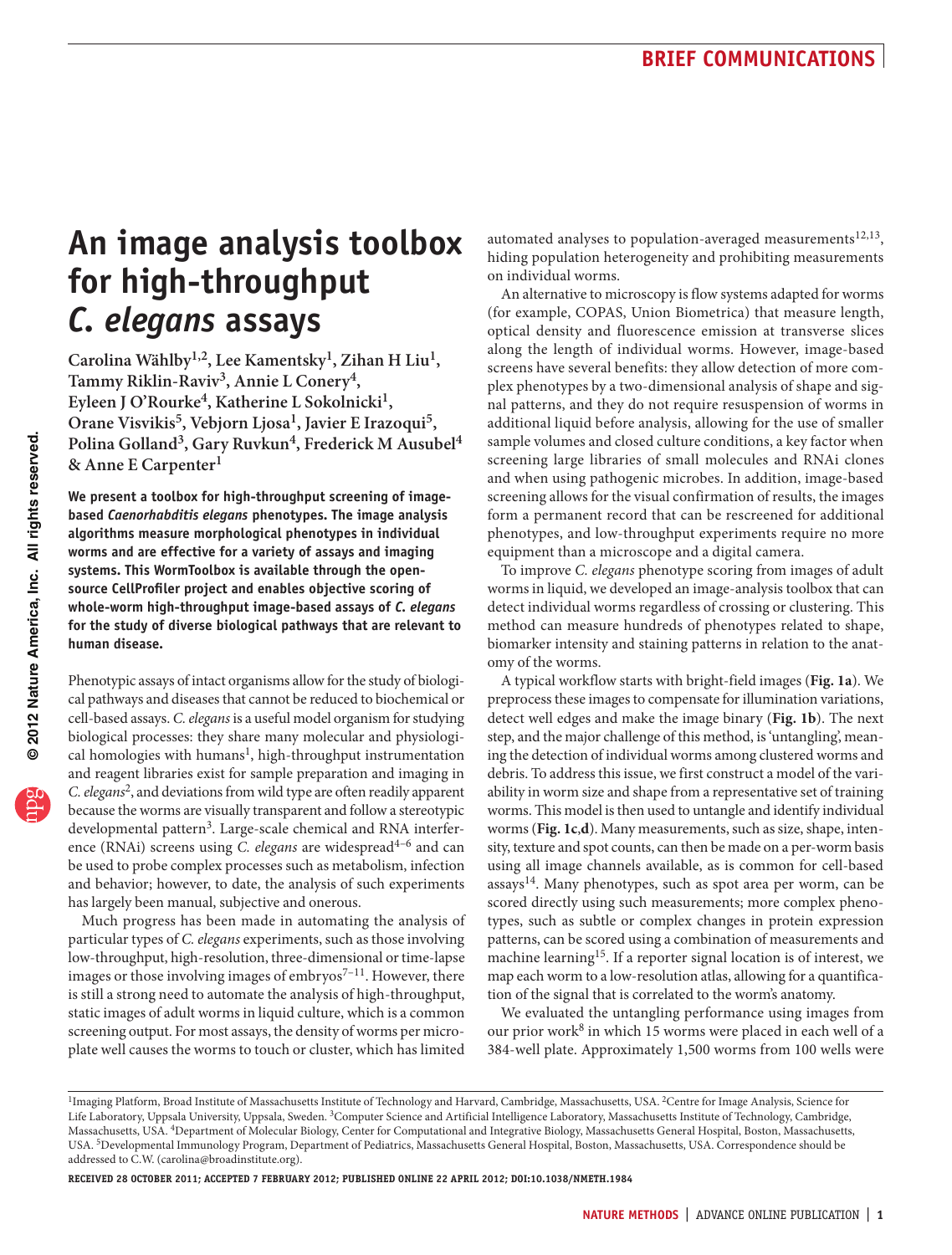## **brief communications**



<span id="page-1-0"></span>**Figure 1** | Workflow and performance of the WormToolbox. (**a**,**b**) Starting from a bright-field image (**a**), we removed variations in illumination and separated objects from the background (**b**). (**c**) We created a worm model from non-touching training worms and untangled individual worms from clusters and debris using the model. Each worm is shown with a uniquely colored outline. (**d**) Automated detection of adult worms in the presence of eggs and progeny in images from a 384-well plate, with each well containing a predetermined percentage of adults and counted with or without untangling. The number of adult worms counted using the image analysis is plotted against the known number of adult worms sorted into each well. Error bars, s.d. (*n* = 16 images). (**e**,**f**) The images show the morphology of worms infected with *E. faecalis* without (**e**; worms are dead) and with (**f**; worms are alive) treatment with ampicillin. (**g**) The automated viability scoring based on the shape and texture measurements from individual worms compared to the visual scoring of positive (ampicillin treated) and negative (untreated) control wells. Scale bars, 1 mm.

manually delineated, revealing that 46% of the worms were clustered or were touching other worms (**Supplementary Fig. 1**). Compared to the manual delineation, only 51% of the worms were correctly detected with automated foreground-background segmentation followed by connected component labeling. When applying the untangling algorithms of the WormToolbox, the performance increased to 81%, which was sufficient for the assays presented here. The major remaining source of error in worm delineation was poor image contrast close to the well edges; the performance improved to 94% when we manually corrected the foreground-background segmentation, which decoupled the errors caused by untangling from the errors in the initial segmentation. We also tested the performance of the untangling in relation to the size of the training set and found that performance plateaued when using a worm model constructed from 50 randomly selected training worms. This means that training can be done on a relatively small number of worms representing the phenotypic variation of a given experiment (**Supplementary Fig. 2**).

We then evaluated the toolbox on data from a different laboratory and imaging system<sup>13</sup>. The challenge was to detect individual adult worms that were partly clustered and mixed with eggs and progeny. We trained the worm model on stage L4 and adult worms only and observed that untangling improved the accuracy of finding individual adult worms as compared to using thresholding and size sorting alone (**[Fig. 1d](#page-1-0)** and **Supplementary Fig. 3**). The model efficiently excluded smaller larvae (stages L1, L2 and L3) and eggs, and the performance of the model was relatively robust in the presence of up to sixfold more progeny than adults (**Supplementary Fig. 4**). We also evaluated the performance of worm untangling as the number of worms per well increased. The wells contained L1, L3 or adult worms at increasing concentrations, and we created a separate worm model for each developmental stage. The performance of the model was higher for the slightly smaller L3 worms, as more space between these worms led to less clustering, but untangling became unstable when the worms were so small (L1) that the image resolution only allowed for a few pixels per worm (**Supplementary Figs. 5** and **6**).

In the second assay, we evaluated the toolbox for scoring viability, which can be read out as a morphological phenotype in the bright-field images alone without the need for a viability stain. Worms in liquid culture tend to be curved and evenly opaque when alive but become rod-shaped and textured when they die (**[Fig. 1e](#page-1-0)**,**f**). We untangled high-throughput images of worms that we infected with *Enterococcus faecalis* and either mock-treated with DMSO or treated with ampicillin<sup>[12](#page-2-0)</sup>. After making shape, intensity and texture measurements of each untangled worm, we manually selected 150 live and 150 dead training examples from one 384-well plate. We then used the machine learning of CellProfiler Analyst<sup>[15](#page-2-3)</sup> (**Supplementary Fig. 7**) to identify a combination of measurements that discriminated between live and dead worms. Finally, we applied the classifier to 1,500 worms from a different 384-well plate and verified that it distinguished between live and dead worms as well as humans can (**[Fig. 1g](#page-1-0)**). To evaluate the performance of the viability scoring on more heterogeneous data from a real high-throughput experiment, we selected 1,766 random images and 200 hits from a 37,200-compound screen<sup>[12](#page-2-0)</sup> and compared automated scoring with visual scoring based on bright-field images (**Supplementary Fig. 8**). We achieved an accuracy of 97% and a precision of 83%, indicating that morphologybased viability screening could be a feasible alternative to the viability stains (SYTOX) used in the original screen.

In the third assay, we evaluated how well the toolbox could differentiate between a positive and a negative control from an RNAi screen for regulators of fat accumulation<sup>16</sup>. The positive control downregulates *daf-2*, and the negative control was an empty vector. We compared two different approaches for pattern quantification: per-well measurements (using the basic functionality of CellProfiler), where no effort was made to assign fatty regions to individual worms, yielded a false discovery rate of 22.2% (**Supplementary Fig. 9**); and per-worm measurements (using the untangling functionality of the WormToolbox) yielded a false discovery rate of 4.5% (**Supplementary Fig. 10**). The per-worm measurements were superior because they captured the heterogeneity of the population, which was lost in the population averages from per-well measurements.

Finally, we evaluated the ability of the toolbox to detect worms with a change in the location of GFP expression (**[Fig. 2a](#page-2-13)**). We used a *C. elegans* strain in which GFP expression (enhanced GFP from the Fire set of *C. elegans* vectors) in the intestine is under the control of a promoter that responds to *Staphylococcus aureus* infection<sup>[17](#page-2-14)</sup>. A pharyngeal stain (expressing monomeric (m)Cherry) served as an internal control. We could not score the assay using simple approaches, such as measuring the total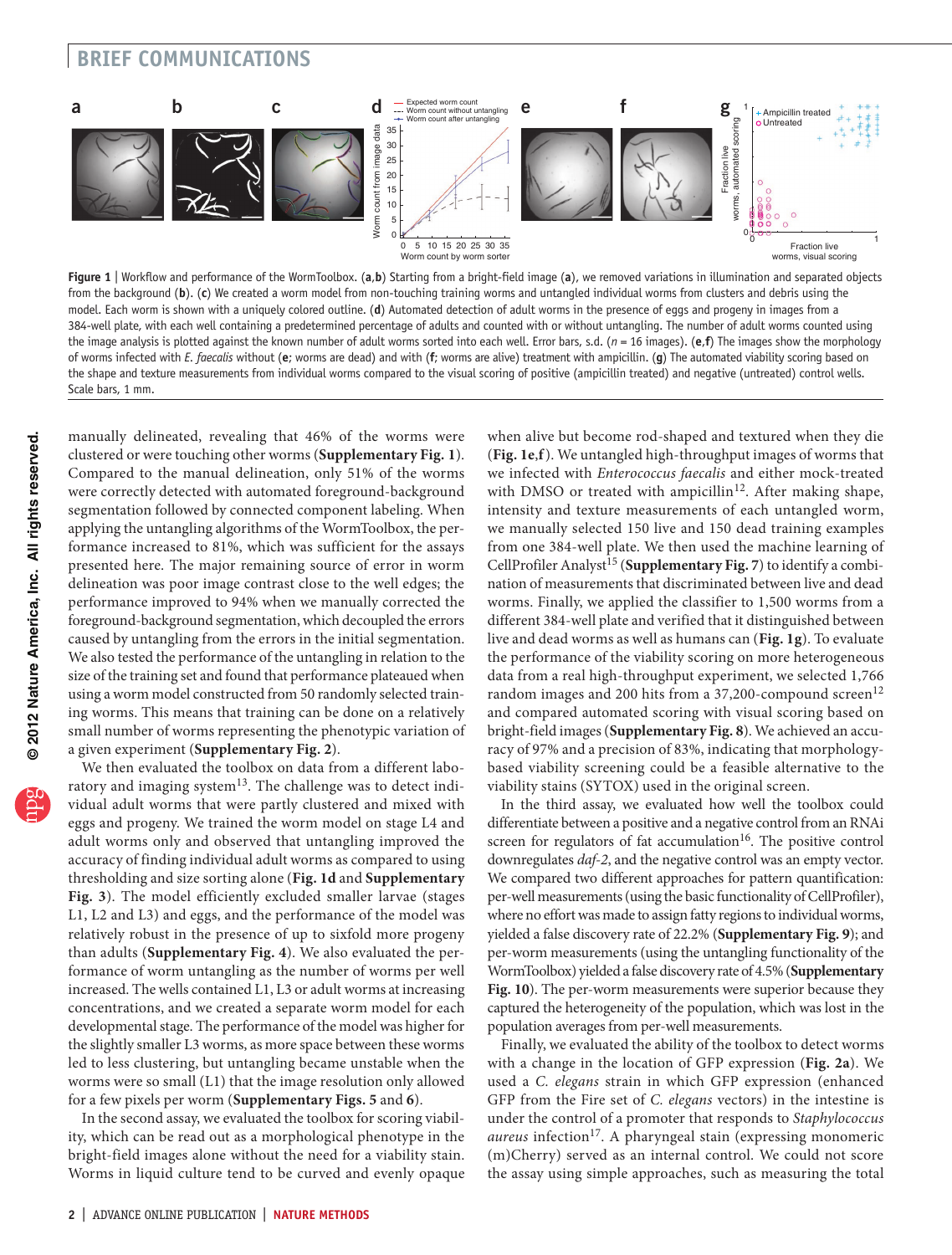# **brief communications**

<span id="page-2-13"></span>**Figure 2** | Scoring fluorescence signal distribution with the WormToolbox. (**a**) The images show *clec-60*ø*GFP* expression (green) in wild-type worms (WT, top) and in *pmk-1* (*km25*) mutants (*pmk-1*, bottom). The pharynx is marked with *myo-2*<sup>*∶*</sup> mCherry (red). (**b**) All the worms in **a** are juxtaposed after automated detection and digital straightening. (**c**) A low-resolution worm atlas enables feature measurements in relation to the worm's anatomy. T\_1of6 through T\_6of6 indicate the different transversal segments of the worms. (**d**) Comparison of the s.d. of GFP fluorescence intensity in transversal segment T\_2of6 of the worms in 48 wells containing either positive (*pmk-1* mutant, blue stars) or negative (wild type, magenta diamonds) controls. Scale bars, 1 mm.



intensity of GFP expression per well or per worm or counting the number of green fluorescent spots (**Supplementary Fig. 11**). However, using worm straightening and our atlas mapping (**[Fig. 2b](#page-2-13)**,**c**), we were able to quantitatively detect elevated expression of *clec-60*<sup> $\cdots$ </sup> GFP in the anterior intestine ([Fig. 2d](#page-2-13)) and separate positive and negative controls with a Z′-factor of 0.21. Here we focused on the location of the signal along the length of the worm, but we can also discern the asymmetric signal distribution across the width of the worm.

The WormToolbox is, to our knowledge, the first system to automatically, quantitatively and objectively score a variety of phenotypes in individual *C. elegans* in static, high-throughput images. We implemented the toolbox as modules for the free and open-source CellProfiler<sup>[14,](#page-2-2)18</sup> software. CellProfiler is designed with an emphasis on ease of use, is compatible with cluster computing and is flexible to new assays that are developed by the scientific community. Training the worm model takes less than an hour, and once an image analysis pipeline is set up for an assay, a typical analysis takes 10–30 s per image, or much less if a computing cluster is available. It is also worth noting that we were able to reuse the worm model created for the second assay in both the third and the fourth assays, which consisted of images captured over several years and on different microscope systems.

The performance of the WormToolbox depends on the contrast between the worms and the surrounding background, making it sensitive to large variations in background illumination and to the worm-like tracks sometimes formed when growing worms on agar medium. The WormToolbox can handle images of worms on agar in large plates, but further optimization is needed for 384-well plates. In liquid culture, the untangling can handle up to 20 adult worms per well in a 384-well format and is designed to detect worms in the range of size and shapes of the training worms that were used to create the worm model. It is probable that unexpected phenotypes will be discarded as debris, but wells with a low fraction of correctly detected worms can be flagged for visual examination. In future work we will extend the WormToolbox by adding more worm-specific measurements based on their unique anatomy and incorporating better methods for mixed worms at various stages of development.

## **Methods**

Methods and any associated references are available in the [online](http://www.nature.com/doifinder/10.1038/nmeth.1984) [version](http://www.nature.com/doifinder/10.1038/nmeth.1984) of the paper.

*Note: Supplementary information is available in the [online version of the paper](http://www.nature.com/doifinder/10.1038/nmeth.1984).*

#### **Acknowledgments**

Funding for this work was provided by the US National Institutes of Health to C.W. (R01 GM095672), A.E.C. (R01 GM089652), F.M.A. (R01 AI072508, P01 AI083214 and R01 AI085581), E.J.O. (K99DK087928) and P.G. (U54 EB005149). The Broad Institute SPARC (Scientific Planning and Allocation of Resources Committee) program also funded this work. The authors thank S.C. Pak and G.A. Silverman (University of Pittsburgh School of Medicine, Pittsburgh, Pennsylvania, USA) for the images of assay 1, J. Larkins-Ford and P. Lim for technical assistance and members of the Imaging Platform and the international *C. elegans* community for scientific guidance and helpful comments.

#### **AUTHOR CONTRIBUTIONS**

A.E.C. and E.J.O. conceived of the idea for the study. C.W., L.K., Z.H.L., P.G., V.L. and T.R.-R. designed and implemented the algorithms of the WormToolbox. A.L.C., E.J.O. and O.V. developed sample assays and collected image data. J.E.I., G.R. and F.M.A. designed and supervised screens. C.W. and K.L.S. developed analysis pipelines and evaluated results, with input from E.J.O. and A.L.C., C.W., L.K., K.L.S., E.J.O. and A.E.C. wrote the manuscript.

#### **COMPETING FINANCIAL INTERESTS**

The authors declare no competing financial interests.

**Published online at <http://www.nature.com/doifinder/10.1038/nmeth.1984>. Reprints and permissions information is available online at http://www.nature. com/reprints/index.html.**

- <span id="page-2-5"></span>1. Harris, T.W. *et al. Nucleic Acids Res.* **32**, D411–D417 (2004).
- <span id="page-2-6"></span>2. O'Rourke, E.J., Conery, A.L. & Moy, T.I. *Methods Mol. Biol.* **486**, 57–75 (2009).
- 
- <span id="page-2-8"></span><span id="page-2-7"></span>3. Sulston, J.E. & Horvitz, H.R. *Dev. Biol.* **56**, 110–156 (1977). 4. Artal-Sanz, M., de Jong, L. & Tavernarakis, N. *Biotechnol. J.* **1**, 1405–1418 (2006).
- 5. Kamath, R.S. & Ahringer, J. *Methods* **30**, 313–321 (2003).
- <span id="page-2-9"></span>6. Labbé, J.C. & Roy, R. *Clin. Genet.* **69**, 306–314 (2006).
- <span id="page-2-10"></span>7. Buckingham, S.D. & Sattelle, D.B. *Invert. Neurosci.* **8**, 121–131 (2008).
- <span id="page-2-4"></span>8. Long, F., Peng, H., Liu, X., Kim, S.K. & Myers, E. *Nat. Methods* **6**, 667–672 (2009).
- 9. Murray, J.I. *et al. Nat. Methods* **5**, 703–709 (2008).
- 10. Sönnichsen, B. *et al. Nature* **434**, 462–469 (2005).
- <span id="page-2-11"></span>11. Green, R.A. *et al. Cell* **145**, 470–482 (2011).
- <span id="page-2-0"></span>12. Moy, T.I. *et al. ACS Chem. Biol.* **4**, 527–533 (2009).
- <span id="page-2-1"></span>13. Gosai, S.J. *et al. PLoS ONE* **5**, e15460 (2010).
- <span id="page-2-2"></span>14. Carpenter, A.E. *et al. Genome Biol.* **7**, R100 (2006).
- <span id="page-2-3"></span>15. Jones, T.R. *et al. Proc. Natl. Acad. Sci. USA* **106**, 1826–1831 (2009).
- <span id="page-2-12"></span>16. O'Rourke, E.J., Soukas, A.A., Carr, C.E. & Ruvkun, G. *Cell Metab.* **10**, 430–435 (2009).
- <span id="page-2-14"></span>17. Irazoqui, J.E., Urbach, J.M. & Ausubel, F.M. *Nat. Rev. Immunol.* **10**, 47–58 (2010).
- <span id="page-2-15"></span>18. Kamentsky, L. *et al. Bioinformatics* **27**, 1179–1180 (2011).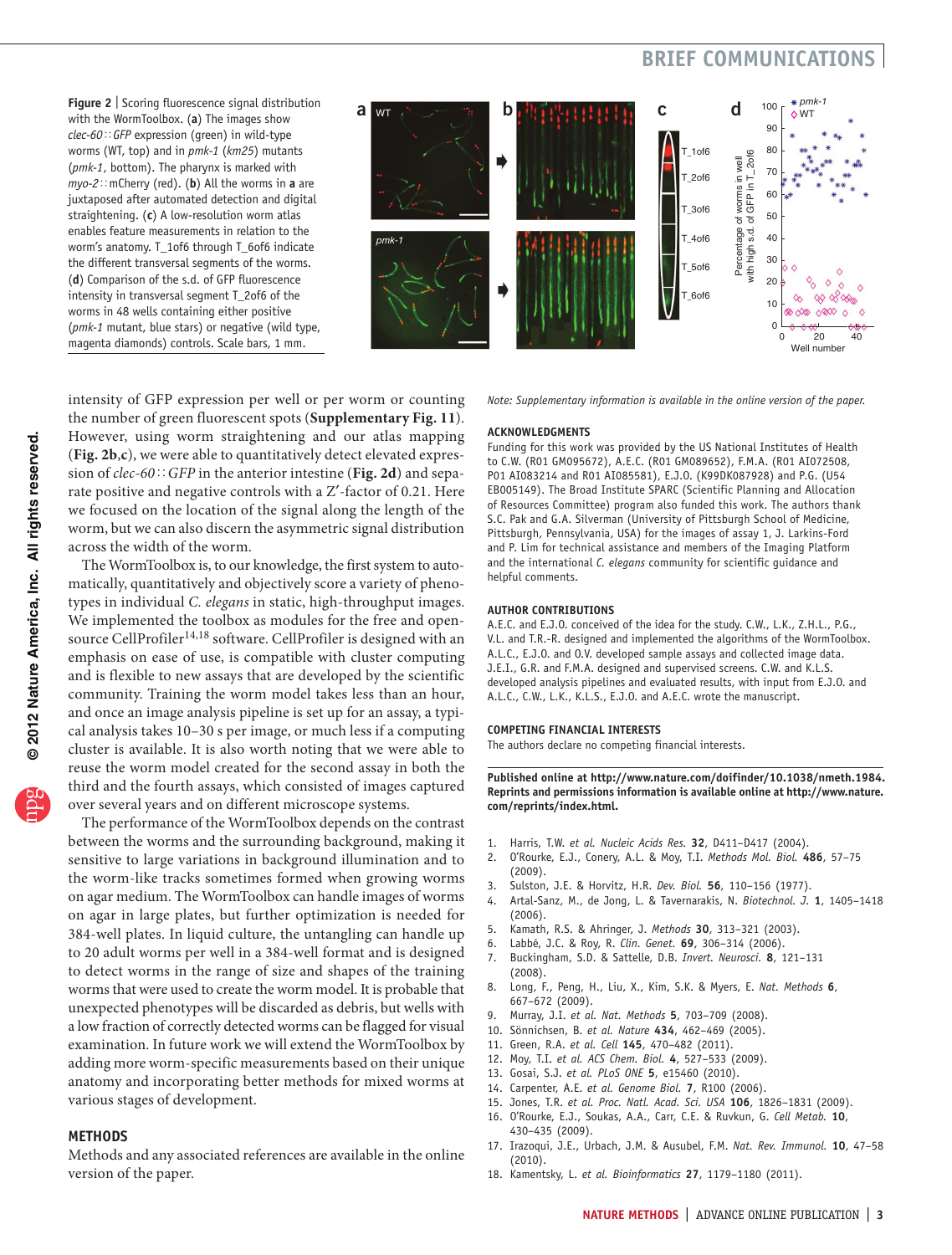### **ONLINE METHODS**

**Software.** The WormToolbox is available as modules for CellProfiler[14,](#page-2-2)[18](#page-2-15). The open-source code of the CellProfiler WormToolbox algorithms described here is available as **Supplementary Software 1** and for download at [http://www.](http://www.cellprofiler.org/) [cellprofiler.org/.](http://www.cellprofiler.org/) Example pipelines for worm model training, worm untangling and feature extraction are available as **Supplementary Software 2** and on the CellProfiler website. Compiled versions of the code and updates are available at [http://www.cellprofiler.](http://www.cellprofiler.org/) [org/.](http://www.cellprofiler.org/) Below we describe the steps of the workflow, as well as our four sample assays. Instructions for how to get started using the WormToolbox are provided in **Supplementary Methods 1**. Image data and manual delineations are available from the Broad Bioimage Benchmark Collection [\(http://www.broadinstitute.org/bbbc/](http://www.broadinstitute.org/bbbc/)).

**Compensating for uneven illumination.** Uneven illumination often distorts bright-field microscopy images of the multi-well plates typically used in high-throughput chemical and genetic screens, making foreground-background intensity thresholding difficult. Our new approach for approximating background illumination and well-edge position is based on the convexity of both the well and the illumination field (**Supplementary Fig. 12**). The algorithm is as follows: choose 256 evenly spaced intensity levels between the minimum and maximum intensity for the image. Starting from the lowest intensity, for each intensity, find all pixels with equal or higher intensity. Find the convex hull that encloses those pixels, set the pixels of the output image within the convex hull to the current intensity and continue to the next intensity level. If the well edges are dark and the well has a convex shape, this approach removes the well edge and compensates for uneven illumination without the need for any input parameters, making it robust to the variations that are often present in high-throughput experiments. The final result is thresholded using Otsu's<sup>[19](#page-5-0)</sup> method, resulting in a binary image that serves as the input for the worm untangling step.

**Worm detection.** After illumination correction and thresholding, we created a mathematical description of each worm cluster (**Supplementary Fig. 13**). We reduced each binary object to its morphological skeleton and let each segment of the skeleton represent a worm segment and each branch point represent a point where worms touched or intersected. This way, the segments and branch points comprising the worm cluster can be described as a mathematical graph, and untangling becomes a search for paths through the graph that probably represent complete worms. More precisely, we searched for the ensemble of paths through a cluster that best represented the true worms as compared to a worm model, limiting worm overlap and maximizing cluster coverage. Our advancements made here compared to our previous work $^{20,21}$  $^{20,21}$  $^{20,21}$  $^{20,21}$ are described in the next three sections.

**Worm model construction and shape cost.** The worm model was created from a comprehensive set of non-touching training worms, essentially as in our prior work<sup>[20](#page-5-1)</sup>, but here with the shape descriptor based on angles rather than on spatial coordinates. We sampled equidistant control points along the morphological skeleton of each training worm using cubic spline interpolation. Each of the control points other than the first and last was at the vertex of an angle formed by the lines from its predecessor and successor. These angles and the length of the path formed a feature vector that functioned as our shape descriptor. Worm width, length and area were also extracted, and we made the training set symmetric by mirroring all samples along the *x* and *y* axes. The shape cost of a path potentially representing a worm in a cluster was given by the dot product of the feature vector describing the path and a cross-correlation matrix derived from the training data. Note that we were only looking at the overall body shape when training the model, which does not vary as much as other features of the worms, such as fluorescent markers or bright-field stains and texture. The training worms should represent the worms in the dataset, and the variation in size and shape of the training worms must be within certain limits, for example, a variation in length of a factor of two might cause the untangling step to divide some long worms in half or exclude some short worms as debris. Any worms that deviate in shape and posture from that expected by the model are discarded as debris. It is therefore feasible to flag wells with few detected worms compared to foreground pixels so they can be screened visually (or with an improved worm model) to detect unexpected body shape or size phenotypes (or failures in worm detection resulting from large amounts of debris or other problems). It is also worth noting that because of similarity in worm size and shape, we were able to reuse the worm model created for the second assay in both the third and fourth assays, which consisted of images captured over several years and on different microscope systems.

**Preprocessing of cluster skeletons.** Artifacts appear when two or more adjacent worms form regions wider than the worm width, resulting in a skeleton not centered on a true worm. In the twoworm case (**Supplementary Fig. 14**), the skeleton is composed of the two segments that enter the area where the worms touch, the two segments that leave the area and a single segment running the length of the area where the worms touch. To improve the alignment of the segmentation result with the true worms, we introduced a preprocessing step: touching areas were defined by a circular structuring element whose diameter was the maximum width of a worm. All skeleton ends adjacent to the area were connected with new paths, and the best paths were selected by the path search described below. To improve worm detection in the cases where two worms touched end to end without producing a branch point, we added branch points at an average worm's length starting from each endpoint of every skeleton segment longer than the longest training worm.

**Worm untangling by path search.** Once the skeleton had been preprocessed, we considered the combined cost of different ensembles of paths representing worms. Conceptually, the algorithm is composed of three steps: enumeration of paths, calculation of the costs of individual paths and calculation of the costs of ensembles of paths. The first step is to generate all paths whose lengths are between the minimum and maximum acceptable lengths, as defined by the worm model, and discard a path if the shape-cost function exceeds the maximum acceptable cost. There are three parts to the cost of a particular ensemble of paths: the sum of the costs of the individual paths in the ensemble, a penalty cost that is proportional to the length of all segments that are shared by the paths in the ensemble and a penalty cost that is proportional to the length of all segments that do not appear in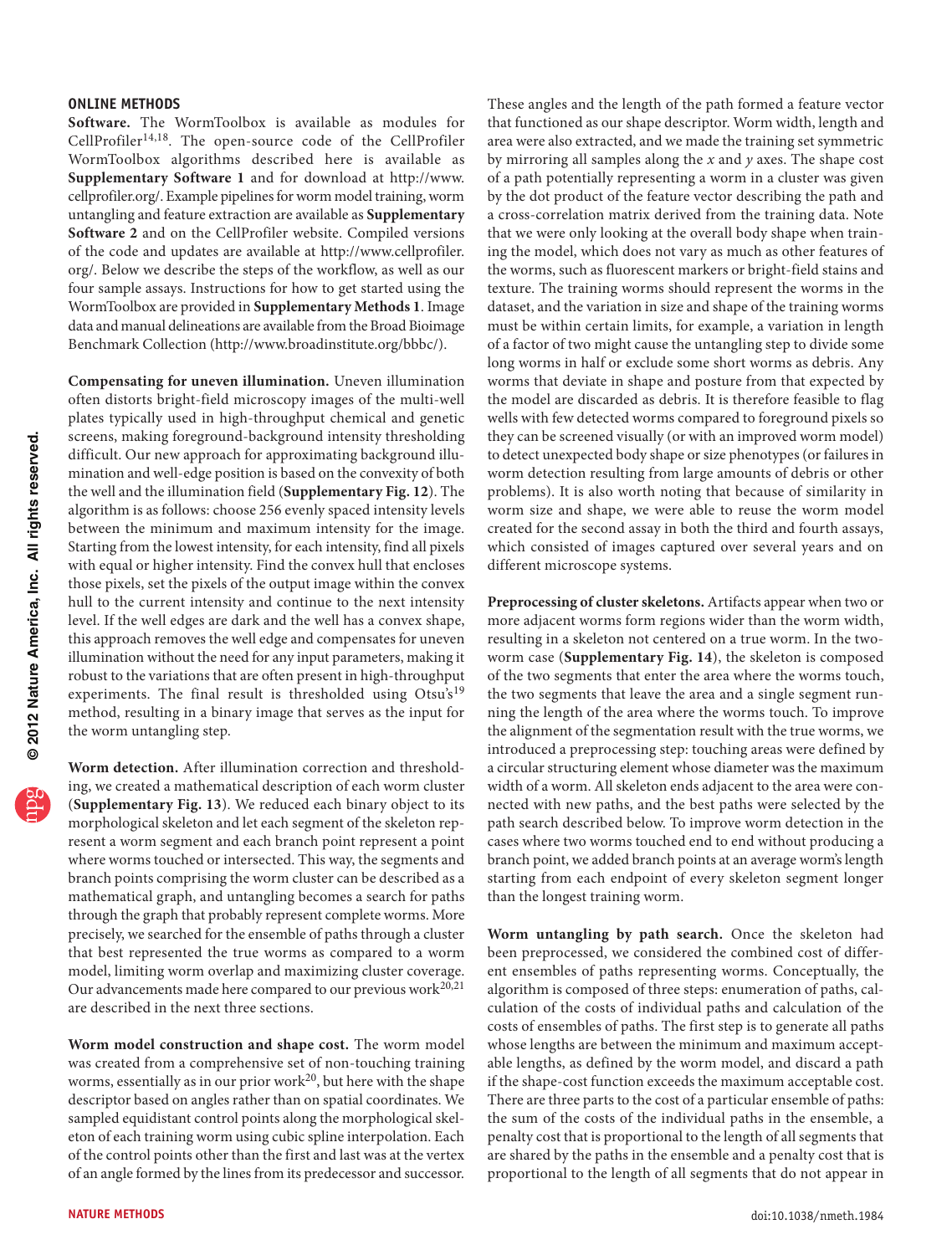any path in the ensemble. Details on the algorithm are described in **Supplementary Methods 2** and the open source of the code in **Supplementary Software 1** (and at [http://www.cellprofiler.org/\)](http://www.cellprofiler.org/).

**Straightening and atlas-based feature extraction.** To extract the reporter signal location, worms were transformed to a straight shape by resampling the image data along lines perpendicular to the central axis of the worm, similar to the method previously described<sup>[22](#page-5-3)</sup>. However, here we made the processing much faster by reusing the spline function describing the path through the worm during untangling. If a head- or tail-specific marker was available, the worms were flipped so that they all had an intensity distribution skewed in the same direction. Our low-resolution worm atlas consists of a user-defined number of transversal and longitudinal segments. The intensity mean and s.d. were extracted from each subsegment in any number of image channels.

**Evaluation of worm detection.** We evaluated the performance of the untangling on 100 bright-field images from our previously published high-throughput experiment<sup>12</sup>. Each image of a well from a 384-well plate contained approximately 15 worms. Ground truth was created by manually delineating all worms and saving them as individual binary masks to enable the evaluation of worm detection, clustering and overlap (provided through [http://www.broadinstitute.org/bbbc/\)](http://www.broadinstitute.org/bbbc/). In this dataset, 46% of the worms touched or overlapped, with most of the worms located in clusters of two (**Supplementary Fig. 1**). We calculated the accuracy, precision, recall and F-factor for the individual worms, and a threshold on an F-factor of 0.8 yielded 81% correctly segmented worms by automated foreground-background segmentation followed by untangling and 94% correct segmentation if the foreground-background segmentation was manually corrected before untangling. If the worms were defined by conventional intensity thresholding and connected component labeling, only 51% of the worms were correctly segmented. The performance was generally higher for smaller clusters of worms (**Supplementary Fig. 2**). The performance was also affected by the size of the training set and plateaued at about 50 training worms. The processing time was reduced by about tenfold compared to our previously published implementation<sup>17</sup>, and all the steps combined, including image preprocessing, worm untangling and straightening, typically took less than 10 s.

**Assay 1: finding individual adult worms in the presence of eggs and progeny.** Images were kindly provided by Gosai *et al.*[13](#page-2-1) Briefly, *C. elegans* worms were cultured at 22 °C on nematode growth medium plates seeded with *Escherichia coli* strain OP50. Next, 36 worms, containing a predetermined percentage (0%, 25%, 50%, 75% or 100%) of adult worms, were dispensed into each well of a 384-well plate. Images were acquired on the ArrayScan VTI HCS Reader (Cellomics, ThermoFisher) fitted with a 2.5× objective and a 0.63× coupler. We compensated for uneven background illumination using the convex-hull approach and identified objects by automated intensity thresholding. We constructed a worm model from the non-touching, adult worms, which we identified based on their areas and maximum widths. We then untangled all worms (**Supplementary Fig. 3**) and counted the number of adult worms per image (**[Fig. 1d](#page-1-0)**). Next, we tested the limit of adult worm detection at increasing concentrations of progeny (**Supplementary Fig. 4**) and concluded that the untangling was stable to a concentration of about sixfold more progeny than adults. We then found the limits on worms per well using a COPAS (Union Biometrica) worm sorter to seed 1–96 L1, L3 or adult worms per well in a 384-well plate in four replicates (**Supplementary Fig. 5**). For the adult worms, the untangling worked well until the concentration reached about 20 worms per well, whereas for L3 worms, the limit was reached at a concentration of about 30 worms per well, which is to be expected, as these worms are smaller and are therefore farther apart in the well. For the smaller L1 worms, the image resolution only allowed a few pixels per worm, making the modelbased worm untangling unstable at this stage, particularly in the presence of small bubbles, which can be confused with small worms at this resolution. To explore the modes of failure of the assay, we examined a subset of segmentation results visually and found that the initial illumination correction and intensity thresholding had a large effect on the resulting segmentation (**Supplementary Fig. 6**).

**Assay 2: live or dead scoring based on bright-field morphology.** We cultured *C. elegans* (*glp-4* (*bn2*); *sek-1* (*km4*) mutant) worms on plates seeded with *E. coli* strain HB101. We infected sterile adult worms by pipetting them onto a lawn of *E. faecalis* and incubating them for 15 h at 15 °C. Using a COPAS (Union Biometrica) worm sorter, we transferred 15 of the infected worms into each well of a 384-well plate. As a positive control, we added 21 µg/ml ampicillin to 192 of the wells and mock treated 192 of the wells with an equal volume of  $DMSO<sup>12</sup>$ . We captured bright-field transmitted-light images showing the entire well using a Molecular Devices Discovery-1 microscope with a transmitted light module, a 2× low-magnification objective and MetaXpress software. We manually delineated a total of 60 worms from the positive and negative control wells and used them to construct a worm model. After untangling, we measured worm shape, intensity and texture. Using CellProfiler Analyst<sup>15</sup>, we trained a classifier to distinguish the live and dead phenotypes based on 150 training examples. The classifier used eight shape, intensity and texture features (**Supplementary Fig. 7**). We applied the classifier to a set of images that did not include the training examples, classifying each worm as alive or dead. We then scored wells by the fraction of live worms and compared the results to the majority vote of three *C. elegans* specialists that scored the wells by visual inspection (**[Fig. 1e](#page-1-0)**). We also compared automated and visual scoring of images randomly selected from a full-scale high-throughput screening experiment (**Supplementary Fig. 8**).

**Assay 3: fat accumulation scoring based on staining pattern.** We treated worms with either an empty vector (L4440 (ref. 23), Addgene) or RNAi against the insulin receptor (*daf-2*) according to standard procedures. We stained the worms with the fatspecific stain oil red O. Using an upgraded Axioscope microscope (Zeiss) with automated hardware (Biovision Inc.) and Surveyor software (Objective Imaging Ltd.), we acquired six bright-field color images per well. The original images were  $2,782 \times 3,091$ pixels, but we scaled them to  $690 \times 765$  pixels to speed the analysis. Before detecting and untangling the worms, we combined the color channels into a single gray-scale image. We used the same worm model as that for assay 2 and achieved satisfactory